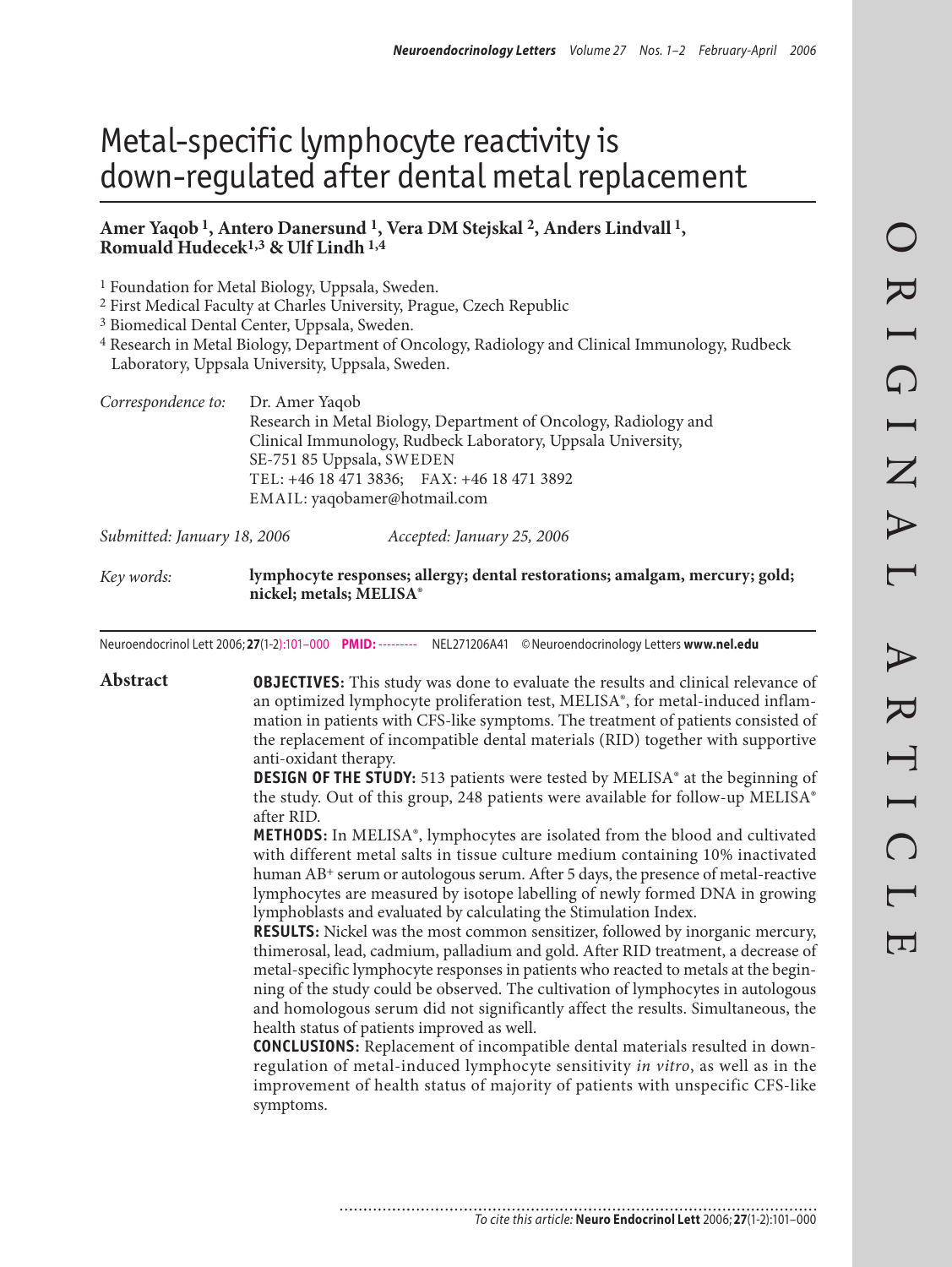**Abbreviations**:

| cpm<br><b>CFS</b> | - Counts per minute<br>- Chronic Fatigue Syndrome   |
|-------------------|-----------------------------------------------------|
| Hq                | – Mercury                                           |
| LST/LTT           | - Lymphocyte Stimulation Test / Lymphocyte          |
|                   | <b>Transformation Test</b>                          |
| <b>MELISA®</b>    | - Memory Lymphocyte Immuno Stimulation Assay        |
| No.               | - Number of patients                                |
| ns                | - Non significant                                   |
| P                 | - Value of probability for statistical significance |
| <b>RID</b>        | - Removal of Incompatible Dental Materials          |
| <b>RPMI 1640</b>  | - Roswell Park Memorial Institute (culture medium)  |
| SH groups         | - Sulphhydryl groups                                |
| -SI               | - Stimulation Index                                 |

#### **Introduction**

Dental amalgam, which is composed of at least 50% metallic mercury together with silver, copper, tin, palladium and zinc, has been used by dentists to restore decayed teeth for over 150 years. When amalgam interacts with saliva, it will slowly corrode [7, 8]. Dental amalgam fillings were thought to be safe *in vivo* based on the erroneous belief that mercury, once bound to other metals, became an inert compound. It is now firmly established that mercury is continuously released into the oral cavity and consequently inhaled, absorbed and ingested [18, 16]. With the help of radioactive 203Hg it has been shown that mercury is deposited in many organs, including the brain [13, 14, 11, 12, 10, 33]. Mercury and other heavy and transition metals, such as gold or silver, strongly bind to SH groups in autologous proteins and therefore have potential to elicit allergic and autoimmune reactions. Inorganic mercury and gold induce autoimmunity in genetically susceptible rats and mice, and susceptibility or resistance to autoimmunity is dependent on genetic haplotypes [**3**].

Metals may also induce allergy in genetically susceptible individuals [19, 20, 22]. Allergic reactions are mostly of type 4 (delayed-type hypersensitivity, such as contact dermatitis) but immediate-type reactions are sometimes also observed [2, 17]. Cell-mediated reactions operate in parts of the body different from those where metals are deposited [12, 28].

Metal-induced hypersensitivity in man is based upon the reaction of the allergen with the surface of memory T-lymphocytes previously sensitized to a specific allergen. Upon contact with the allergen, memory cells become activated and produce lymphokines. The interaction of memory cells with the antigen forms the basis of the Lymphocyte Stimulation Test (LST), also called Lymphocyte Transformation Test (LTT). MELISA® (MEmory Lymphocyte Immuno Stimulation Assay) is an optimization of LST. With MELISA®, it is possible to measure immunological sensitization induced by mercury, gold, palladium, and other metals included in dental amalgam and in other metal alloys [25, 26, 27]. Additional sources of metals are metal pigments such as titanium dioxide

 $(TIO<sub>2</sub>, E171)$ , a white colouring agent used e.g. in composites, dental cements, and different pharmaceuticals [**27**]. Phenylmercury has been used together with lead and arsenic in certain root fillings [6]. Thimerosal, an organic mercury preservative, was used in nose and eye drops, vaccines, and in cleaning solutions for soft contact lenses in the past and is still used as a preservative in certain vaccines. Nickel was also tested, as it is the most common sensitizer among the metals.

In this study we performed the MELISA® test on patients with health problems suspected to be related to amalgam and other dental metal alloys. Lymphocyte reactivity was studied prior to and after the replacement of biological incompatible dental restorations. In addition, lymphocytes were cultured in homologous or in autologous serum (patient's own serum) in order to see if the latter might contain factors which might change the reactivity of lymphocytes. It was found that replacement of incompatible dental materials down-regulated metalspecific responses in sensitized individuals.

## **Material and methods**

#### *Patients*

Patients from the County of Uppsala were referred to the Department of Clinical Metal Biology at The University Hospital, Uppsala, Sweden, by physicians and dentists, while patients from other parts of Sweden were referred by physicians only. The Clinical Metal Biology Department has been established by Uppsala Health Community in 1991 with the aim to develop a better way of taking care of patients with unspecific symptoms and possible metal etiology. The patients underwent comprehensive medical examination and differential diagnosis including routine laboratory tests and special tests, among others an *in vitro*-test for metal allergy (MELISA®). The clinical metal allergy often reported by patients and the worsening of symptoms following dental treatment, raised suspicion of adverse effects from dental materials. The characteristics of the patients are shown in Table I.

Most patients suffered from chronic or long-persisting ill health. The medical problems affected many parts of the body expressed as ambulatory muscular-skeletal pains, disturbances in the function of the gastro-intestinal system, hormonal perturbations as well as psychological symptoms. The key symptom was profound chronic

**Table I.** Characteristics of patients.

|             | <b>Females</b> | <b>Males</b> |
|-------------|----------------|--------------|
| $Nr. = 248$ | 188 (76%)      | 60 (24%)     |
| Range (yr)  | $18 - 75$      | $17 - 65$    |
| Age, mean   | 44.4           | 44.8         |
| Age, median | 44.5           | 44           |
|             |                |              |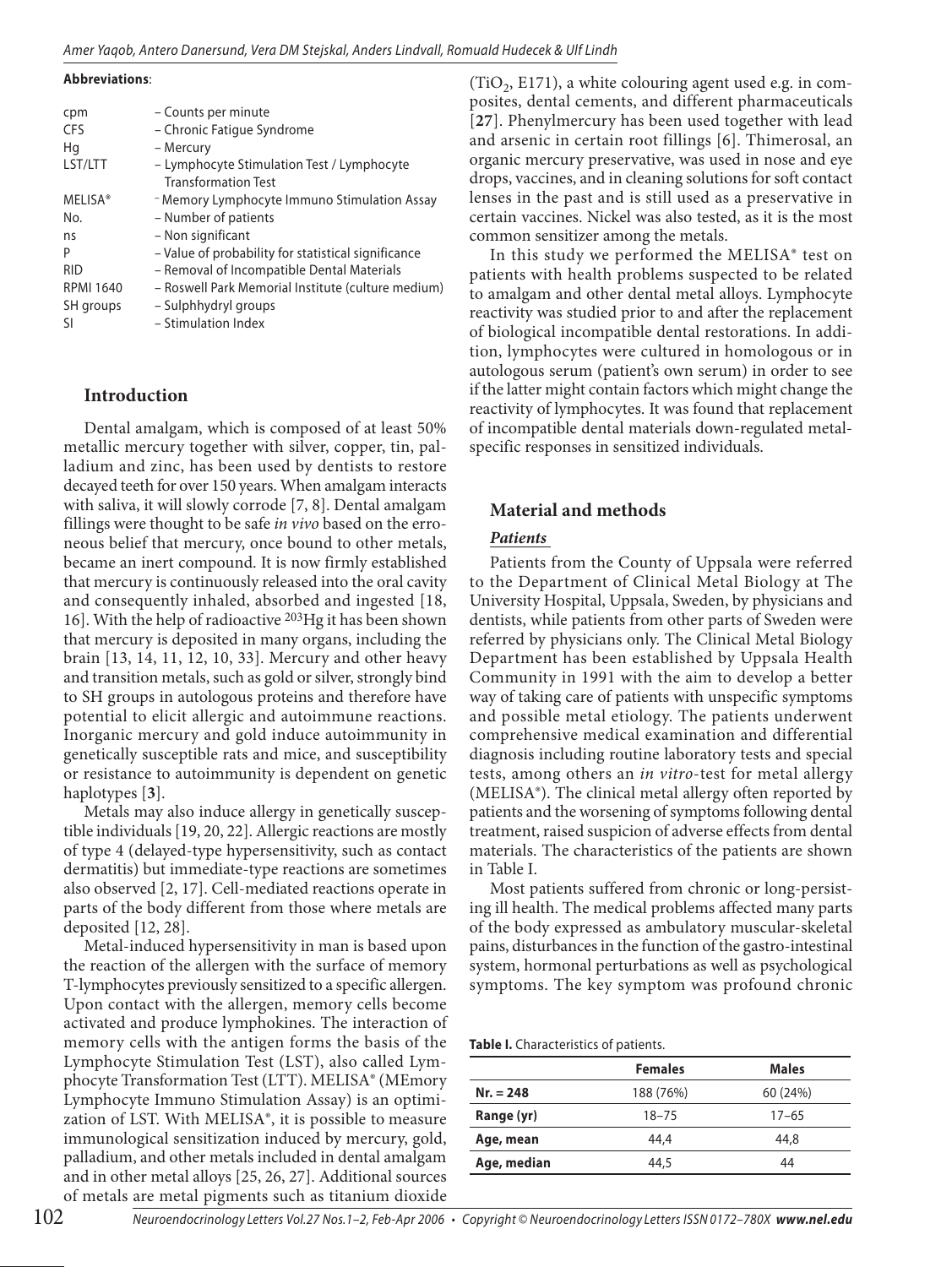fatigue. Detailed description of the symptoms and their prevalence was described previously by Lindh et al [15].

Most patients had metallic dental restorative materials such as amalgam, gold alloys and metallic posts. They also had non-metallic restorations such as composites and ceramic crowns and bridges. Additional exposure was observed emanating from environmental allergens such as those present in cigarette smoke, metals from earrings or other jewellery, organic mercury (such as ethylmercury from vaccines and methylmercury from fish), chemicals and mould. From the anamnesis, it was observed that a majority of patients had experienced aggravation of symptoms 2–7 days after dental treatment. Most of the patients reported clinical metal hypersensitivity such as skin problems from contact with metallic jewellery and jeans buttons.

When the informed patient agreed, the treatment consisted of replacement of amalgams and other restorative materials containing metals to which lymphocytes were reacting on an individual basis. Patients were referred to dentists aware of the fact that dental restorations might cause allergic reactions in susceptible patients and who therefore took special care in minimizing the metal exposure during the replacement procedure [15]. Regular meetings with doctors, nurses, dentists and dental technical personnel were held in order to increase the knowledge in the group working with these patients. All patients underwent antioxidant treatment and when indicated, immunosuppressive therapy with steroids was used to counteract side-effects during the dental treatment; as described in detail by Lindh et al [15].

#### *MELISA®*

Blood samples for MELISA® testing were taken from patients during the first medical investigation (before treatment) and after treatment (follow-up). The follow-up period varied from one to four years but was two to three years for the majority of patients. Some of the patients were followed for four years. Reactivity of lymphocytes to metals was assessed by the uptake of tritiated thymidine as described previously [**25, 26, 27**]. Lymphocytes were separated on a Ficoll-Paque gradient and the monocyte content was reduced by adherence to plastics. Non-adherent cells were recovered and diluted to  $0.5-1.0 \times 10^6$  cells per ml. RPMI 1640 medium was enriched with 10% heat- inactivated normal human AB+ serum (homologous serum), or with patient's own serum (autologous serum), gentamicin and L-glutamine. The cells were cultured in 48-well tissue culture plates, coated with different concentrations of metal salts. Two-fold dilutions were used for each metal salt, and in duplicates, per patient. Three wells with 100 µl of water but without metal solutions were used as negative controls and provided information about the spontaneous proliferation of the lymphocytes. Purified Protein Derivative (tuberculin, Statens Serum Institut, Denmark) was used as a positive control for estimation of the normal function of cell-mediated immunity. After 5 days incubation at 37o C, an aliquot of cells from each well was transferred to a

new plate and supplemented with methyl-3H-thymidine (Amersham, England; spec. act. ~3.2 TBq/mmol) per well. After 4-hour incubation, cells were harvested in an automatic cell-harvester (Inotech, Switzerland) and the radioactivity was measured using liquid-scintillation counter (LKB/Wallack, Finland). The increase in 3H-thymidine incorporation in antigen-treated cultures was expressed as Stimulation Index (SI), which, is defined as the intensity of lymphocyte responses to metals; it is calculated as the isotope uptake in antigen-treated cultures divided by the mean isotope uptake in untreated control cultures. Lymphocyte responses induced by metals were characterized by the mean of the two highest responses obtained with each metal salt. We consider SI equal to or more than 3 as positive response.

For histology evaluation, 100 µl of cell suspension was taken from 5 days positive cultures and smears were prepared in a cytocentrifuge (Shandon, England) and stained with May-Grünewald/Giemsa [28]. The results were considered positive only if increased incorporation of 3H-thymidine was confirmed with the presence of lymphoblasts on cell smears.

MELISA® is a biological test where the lymphocytes are dependent on a blood-like surrounding. In the original description, 10% human heat-inactivated AB+ serum was used to give a standardized test for metal reactivity. New sera were tested for suitability to support metal-specific lymphocyte proliferation *in vitro*, using lymphocytes from donors with known metal-allergy. Only blood donors with a background of 1000–4000 cpm were accepted and hence their sera were pooled to a serum batch of around 3 liter. Autologous serum, taken at the same time as blood samples for MELISA® testing, was prepared by clotting and centrifugation and heat inactivated in the water bath at 56 °C for 1 hr.

Statistical analysis of data was performed using the Wilcoxon signed ranks test, as well as the chi-2 test for the difference between groups.

Patients with spontaneous blastogenesis i.e. who have their negative controls more than 10,000 count per minute (cpm) were excluded from the study since the high background value affects the sensitivity of the test (unpublished).

Criteria for estimation of changes in the positive lymphocyte responses after treatment:

- In an attempt to determine the percentage of patients who showed changes in their mean Stimulation Index after treatment, the changes in lymphocyte responses were categorized as follows:
- 1) SI value decrease of 30% or more from prior treatment is considered a significant decrease,
- 2) SI value increase of 30% or more from prior treatment is considered a significant increase, and
- 3) SI value decrease or increase of less than 30% from prior treatment is considered as no change.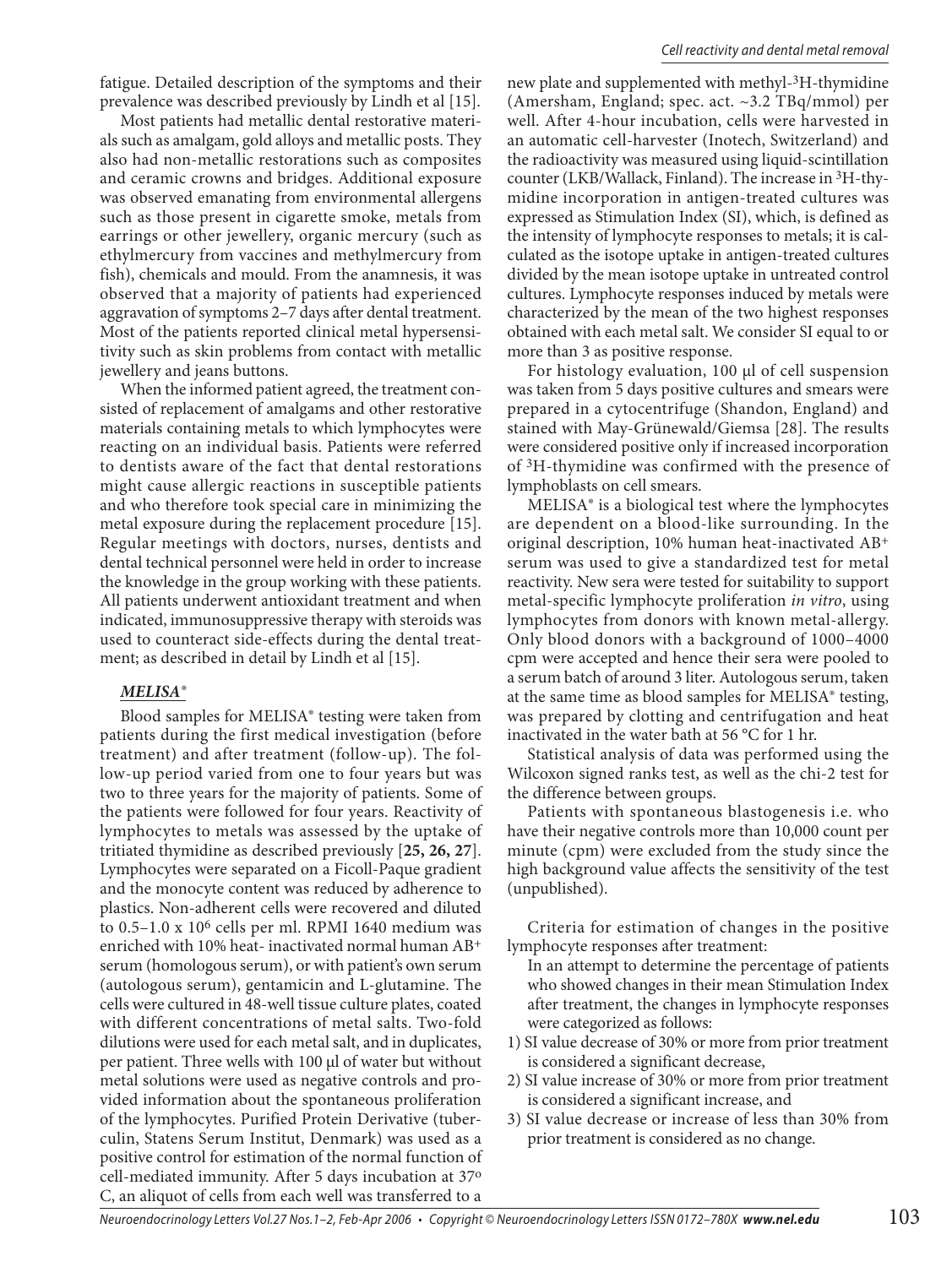

Figure 1. Prevalence of metal sensitivity in patients before treatment and follow-up MELISA®. Test performed with autologous serum (nr. 141) and homologous serum (nr. 107)  $*$  = significantly different (p < 0.05).

#### **Results**

The prevalence of positive responses to metals in the MELISA® test, performed with autologous or homologous serum is shown in Figure 1. In the autologous serum group the prevalence is higher than that in the homologous serum group. Nickel was the most common sensitizer in both groups (80% and 56% autologous and homologous, respectively) followed by inorganic mercury, lead, cadmium, phenylmercury, palladium, gold, titanium, methylmercury, tin and ethylmercury in the autologous group. In the homologous group, where thimerosal was included, it comes after nickel in frequency followed by inorganic mercury, gold, cadmium, palladium, lead, titanium, phenyl-, methyl-, and ethyl mercury and tin.

Mean Stimulation Indexes prior to RID treatment and in follow-up MELISA®, are shown in Figure 2A and

2B. After treatment, lymphocyte responses decreased significantly to all metals in the autologous serum group (Figure 2A). In the homologous serum group, there was a significant decrease in the response to most of the metals, except for thimerosal, methylmercury and tin, where the decrease was not significant (Figure 2B).

The changes in mean Stimulation Indexes for various metals in patients are shown in Figure 3A and 3B. Following RID treatment, a 75% decrease of lymphocyte reactivity was obtained in the autologous serum group (Figure 3A) and 82% in the homologous group (Figure 3B). Twelve percent and 9% (autologous and homologous, respectively) of the patients showed no change in their lymphocyte reactivity and 13% of autologous group and 9% of homologous group, showed an increase in SI.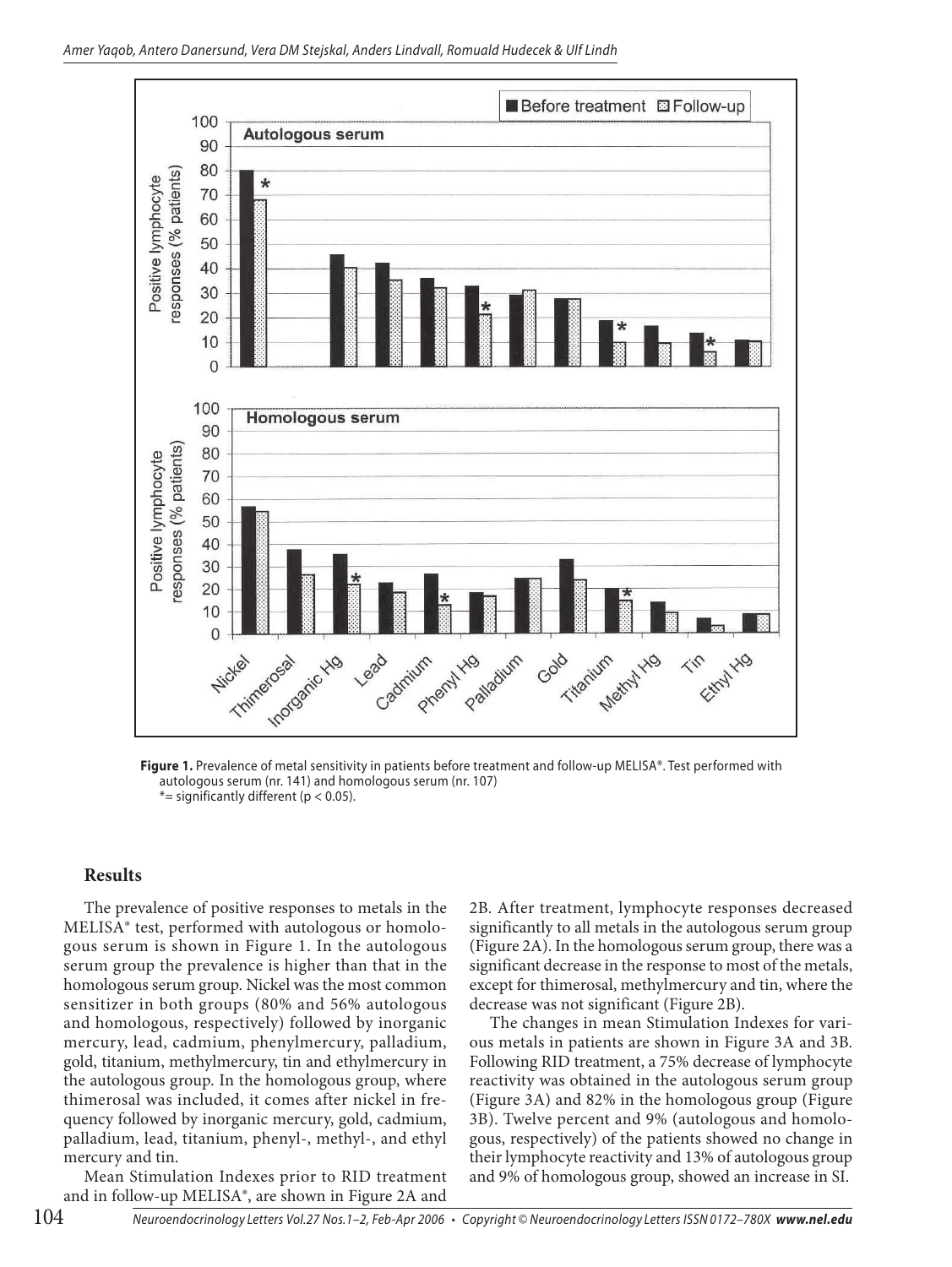

**Figure 2A.** Mean positive responses of patients before treatment and follow-up MELISA® (nr. 141, autologous serum). The numbers in brackets show the level of significance (bars are mean  $\pm$  SE).



Figure 2B. Mean positive responses of patients before treatment and follow-up MELISA® (nr. 107, homologous serum). The numbers in brackets show the level of significance (bars are mean  $\pm$  SE).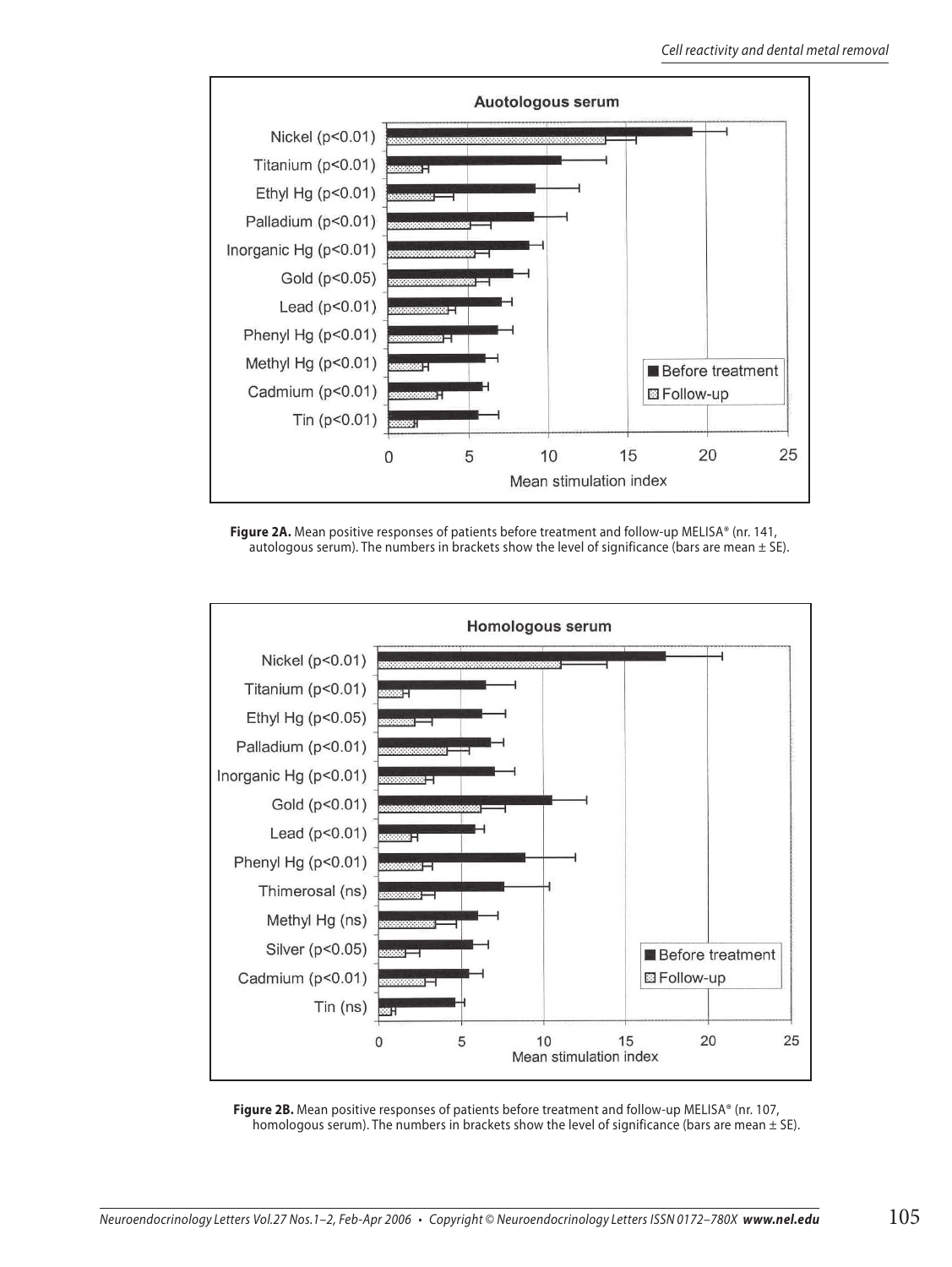

**Figure 3A.** Changes in lymphocytes responses (mean stimulation index), after treatment as compared to state prior treatment. Black, empty and dotted bars correspond to percent of patients with decreased, unchanged and increased responses, respectively. The same order of metals in black bars is also valid for the empty and dotted bars (nr. 141, autologous serum).

## **Discussion**

A significant number of patients with CFS-like symptoms had metal-specific lymphocytes in the blood. Nickel was the most frequent sensitizer, followed by inorganic mercury, thimerosal, and other metals. The high prevalence of nickel hypersensitivity in some patients was due to wearing earrings and other jewellery which contained nickel. About two thirds of the patients studied were females [28]. Inorganic mercury is the second most common sensitizer which implies the role of mercury from dental amalgam as a possible causative agent for different health problems related to amalgam. According to Svare [30] and WHO criteria [34], amalgam is the main source of inorganic mercury exposure in man.

The main exposure paths for mercury from amalgam fillings are absorption by the lungs from intra-oral air; vapor absorbed by saliva or swallowed; amalgam particles which may be ingested, and membrane, olfactory, venous and neural path transfer of mercury absorbed by oral mucosa, gums, etc [1, 32, 4, 9]. The response of lymphocytes to thimerosal was very much expected since thimerosal was previously used in Sweden and worldwide as a preservative in vaccines, soft contact-lens fluids and immunoglobulin preparations. Sensitization to gold, palladium, and titanium was also expected from the frequent use of different metal alloys in dental restorative materials. Sensitization to phenylmercury may be due to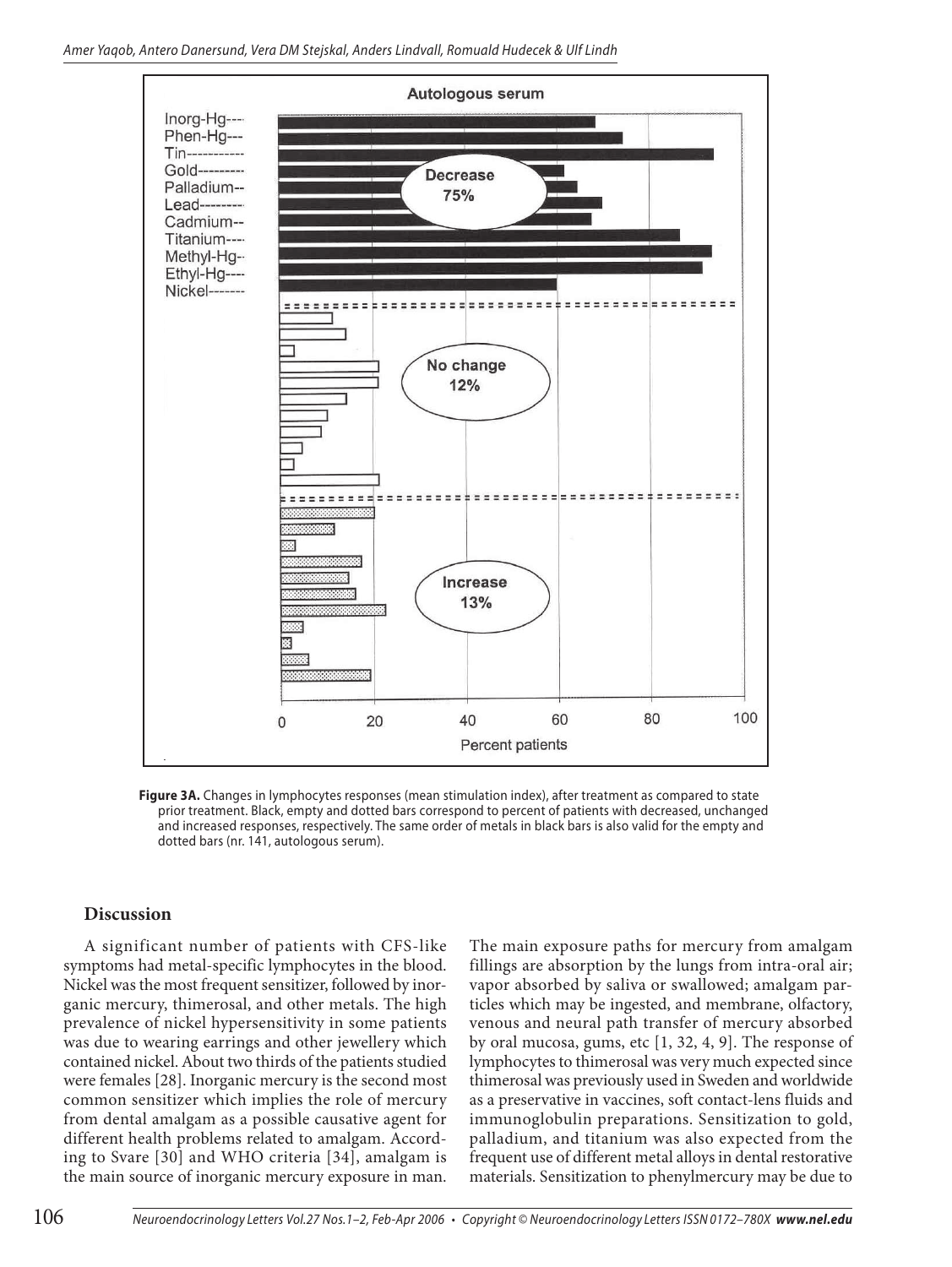

**Figure 3B.** Changes in lymphocytes responses (mean stimulation index), after treatment as compared to state prior treatment. Black, empty and dotted bars correspond to percent of patients with decreased, unchanged and increased responses, respectively. The same order of metals as in black bars is also valid for the empty and dotted bars (nr. 107, homologous serum).

use of phenylmercury salts as preservatives in eye drops and cosmetics. Phenylmercury may induce allergic reactions [16]. In dentistry, phenylmercury has been used as a component of N2, a widely used root canal filling material [6]. Between 10–20% of the patients have been previously reported to respond to methylmercury [28], and this have been confirmed by our findings. The main source of methylmercury is fish and Swedish fish meal is also used as a source of protein in feed for poultry and swine [24], in addition to fish, meat and eggs from animals fed on fish products are likely to contribute to the exposure to methylmercury in the general population.

After replacement of dental metals in patients, there was a general decrease in patients' responses to metals in the follow-up MELISA® test. A significant decrease in positive responses to inorganic mercury in patients after amalgam replacement indicates that this lymphocyte reactivity is allergenic in nature. These results corroborate the data previously published [28].

Regarding methodology, MELISA® is one of the two few validated LTT tests [31], the other being beryllium-specific LTT used in US as a golden standard for the evaluation of beryllium allergy in occupationally exposed workers [23].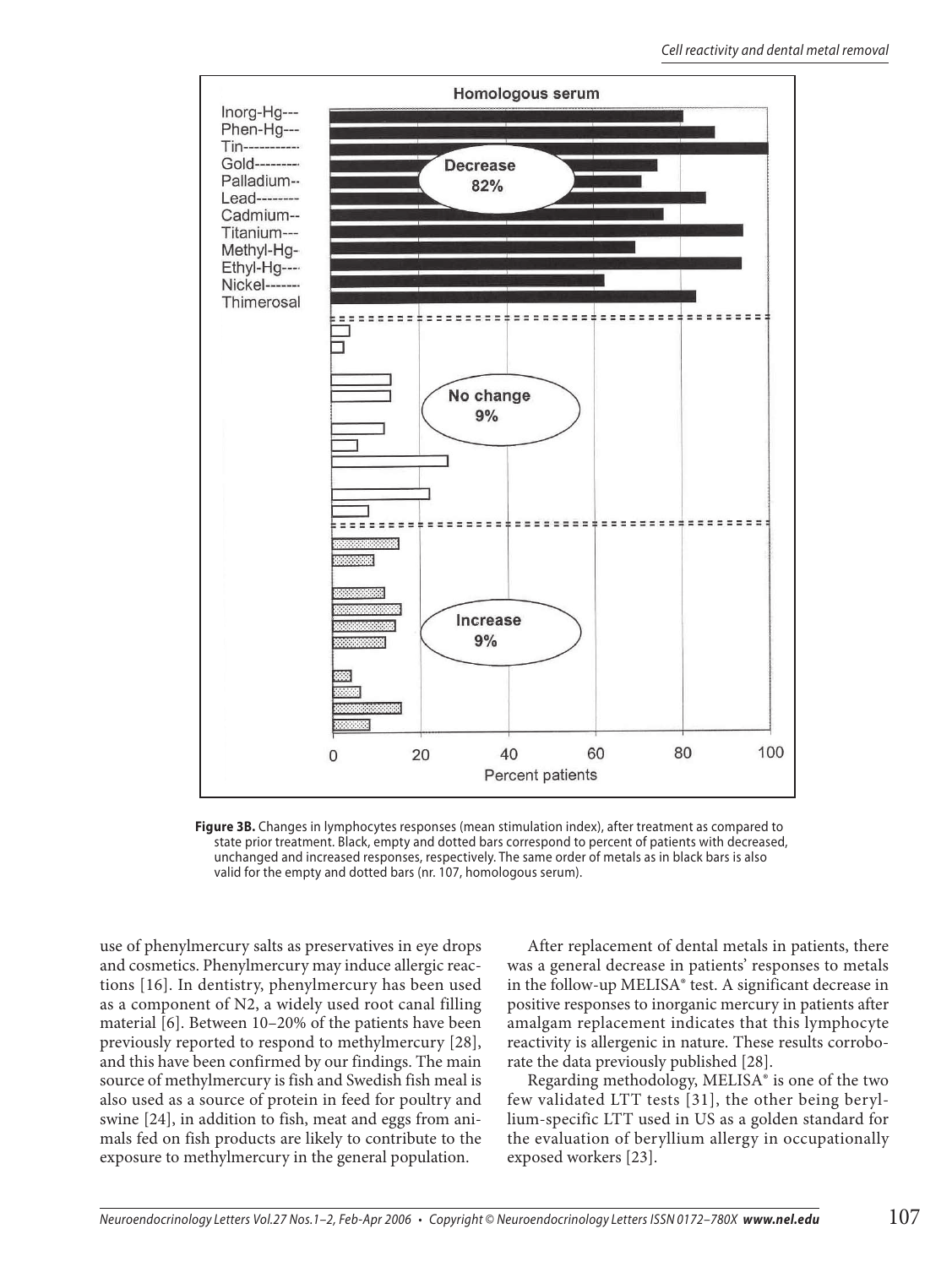The use of patient's own serum (autologous) has theoretically the advantage that it might better reflect the actual situation of accelerators and inhibitors of lymphocyte metal reactivity in the individual patient compared with homologous serum. During evaluation of the results, no significant differences have been noticed in lymphocytes reactivity regarding the use of homologous or autologous serum in the MELISA® test.

In addition to the replacement of incompatible dental metals, the patients were informed about their existing metal sensitivity and avoided future exposure to metals as a precaution. The efficacy of a low nickel diet for the treatment of CFS has been published previously [21]. A similar reduction in metal exposure can be achieved by quitting smoking or avoiding cigarette smoke. It has been reported that cigarette smoke contains manganese, mercury, cadmium and lead [5]. In recent publications, the prognosis of improvement of multiple sclerosis and other autoimmune diseases following amalgam removal has been inversely correlated to the exposure to nickel and other metals from cigarette use [2].

Thus for patients who are genetically susceptible to metal pathology, the strict avoidance of metal exposure is strongly recommended.

#### **Conclusions**

The replacement of incompatible dental restorations in sensitized patients together with anti-oxidant supplementation resulted in the down-regulation of metalinduced lymphocyte responses *in vitro*. The reduced ability of lymphocytes to respond to metals in vitro after dental metal replacement might reflect the decrease of chronic inflammation *in vivo.* Thus, *in vitro* testing is not only improving diagnosis but is also useful for further monitoring of the outcome of the treatment.

#### **Acknowledgments**

The authors would like to thank the personnel at the former Department of Clinical Metal Biology, University Hospital, Uppsala. Financial support from the Ministry of Health and Social Affairs as well as the National Board of Health and Welfare is duly recognised.

#### REFERENCES

- 1 Abraham JE, Svare CW, Frank CW: The effects of dental amalgam restorations on blood mercury levels. J Dent Res 1984; **63**:71–73.
- 2 Biagini RE, Bernstein IL, Gallagher JS, Moorman WJ, Brooks S, Gann PH. The diversity of reaginic immune responses to platinum and palladium metallic salts. J Allergy Clin Immunol 1985; **76**:794–802.
- 3 Bigazzi PL. Autoimmunity induced by metals. In: Chang L, editor: Toxicology of metals. Lewis publishers, CRC Press Inc. USA 1996. p. 835–852.
- 4 Björkman L, Sandborgh-England G, Ekstrand J. Mercury in saliva and faeces after removal of amalgam fillings. Toxicol Appl Pharmacol 1997; **144**:156–62.
- 5 Blaha K, Kasparova L, Cabelkova Z, Cikert M: Smoking as a source of nickel, mercury and manganese intake ( In Czech with English abstract). Czech. Hyg 1989; **24**:103–10.
- 6 Block RM, Sheats JB, Lewis RD, Fawley J. Cell-mediated immune response to dog pulp tissue altered by N2 paste within the root canal.Oral Surg Oral Med Oral Pathol 1978; **45**:131–142.
- 7 Brune D, Evje DM. Man´s mercury loading from a dental amalgam. Sci Tot Environ 1985; 44:51–63.
- 8 Brune D, Gjerdet N, Paulsen G. Gastrointestinal and in vitro release of copper, cadmium, indium, mercury and zinc from conventional and copper-rich amalgams. Scand J Dent Res 1983; **91**:66– 71.
- 9 Cutright DE, Miller RA, Battistone GC, Milikan LJ. Systemic mercury levels caused by inhaling mist during high-speed amalgam grinding. J Oral Med 1973; **28**:100–104.
- 10 Eggleston DW, Nylander M. Correlation of dental amalgam with mercury in brain tissue. J Prosthet Dent.1987; **58**:704–707.
- 11 Hahn LJ, Kloiber R, Vimy MJ, Takahashi Y, Lorscheider FL. Dental ´silver` toothfillings: A source of mercury exposure revealed by whole-body scan and tissue analysis. FASEB J 1989; **3**:2641– 2646.
- 12 Ionsescu G. Allergotoxische Einflüsse von Umveltschadostoffen bei Allergiekranken (Allergiotoxic effects of environmental toxins), In German with English abstract). Forsch Komplementärmed 1995; 22–28.
- 13 Khayat A, Dencker L. Whole body and liver distribution of inhaled mercury vapor in mouse: influence of ethanol and aminotriazole pre-treatment. Appl Tox 1983; **3**:66–74.
- 14 Khayat A, Dencker, L. Organ and cellular distribution of inhaled metallic mercury in the rat and marmoset monkey (Callithrix jacchus): Influence of ethyl alcohol pretreatment. Acta Pharmacol et Toxicol. 1984; **55**:145–152.
- 15 Lindh U, Hudecek R, Danersund A, Eriksson S, Lindvall A. Removal of dental amalgam and other metal alloys supported by anti-oxidant therapy alleviates symptoms and improves quality of life in patients with amalgam-associated ill health. Neuroendocrinol Lett 2002; **23**:459–482.
- 16 Matthews KP, Pan PM. Immediate type hypersensitivity to phenylmercuric compounds. Am J Med 1968; **44**:310–18.
- 17 Möller DR, Brooks SM, Bernstein DI, Cassedy K, Enroine M, Bernstein EL. Delayed anaphylactoid reaction in a worker exposed to chromium. J Allergy Clin Immunol 1986; **77**:451–456.
- 18 Patterson J, Weissman B, Dennison P. Mercury in human breath from dental amalgams. Bull Environ Contamination and Tox 1985; **34**:459–468.
- 19 Prochazkova J, Bartova J, Ivaskova E, Kupkova L, Sterzl I, Stejskal VDM. HLA-association in patients with intolerance to mercury and metals in dental materials. Dis Markers 2000; **16**:135–138.
- 20 Prochazkova J, Ivaskova E, Bartova J, Sterzl I, Stejskal VDM. Immunologic findings in patients with altered tolerance to heavy metals. Eur J Hum Genet 1998; **6**:175.
- 21 Regland B, Zachrisson O, Stejskal V, Gottfries CG. Nickel allergy is found in a majority of women with chronic fatigue syndrome and muscle pain-and may be triggered by cigarette smoke and dietary nickel intake. J Chronic Fatigue Syndrome 2001; **8**:57–65.
- 22 Saito K. Analysis of a genetic factor of metal allergy-polymorphism of HLA-DR, -DQ gene. Kokubyo Gakkai Zasshi 1996; **63**:53– 69.
- 23 Sawyer RT, Maier LA, Kittle LA, Newman LS:Chronic beryllium disease: a model interaction between innate and acquired immunity. Int Immunopharmacol. 2002 Feb;**2**(2–3):249–61.
- 24 SJV (Swedish Board of Agriculture), Jordbruksverkets foderkontroll (in Swedish). Swedish Board of Agriculture 2001; Jönköping, Sweden.
- 25 Stejskal VDM, Cederbrant K, Lindvall A, Forsbeck M. MELISA-an in vitro tool for the study of metal allergy. Toxicol In vitro 1994; **5**:991–1000.
- 26 Stejskal VDM, Cederbrant K, Lindvall A, Forsbeck M. Mercury- specific lymphocytes: An indication of mercury allergy in man. J Clin Immunol 1996; **16**:31–40.
- 27 Stejskal V, Danersund A, Hudecek R, Lindvall A. MELISA- a new test for the diagnosis of mercury allergy. International Confer-